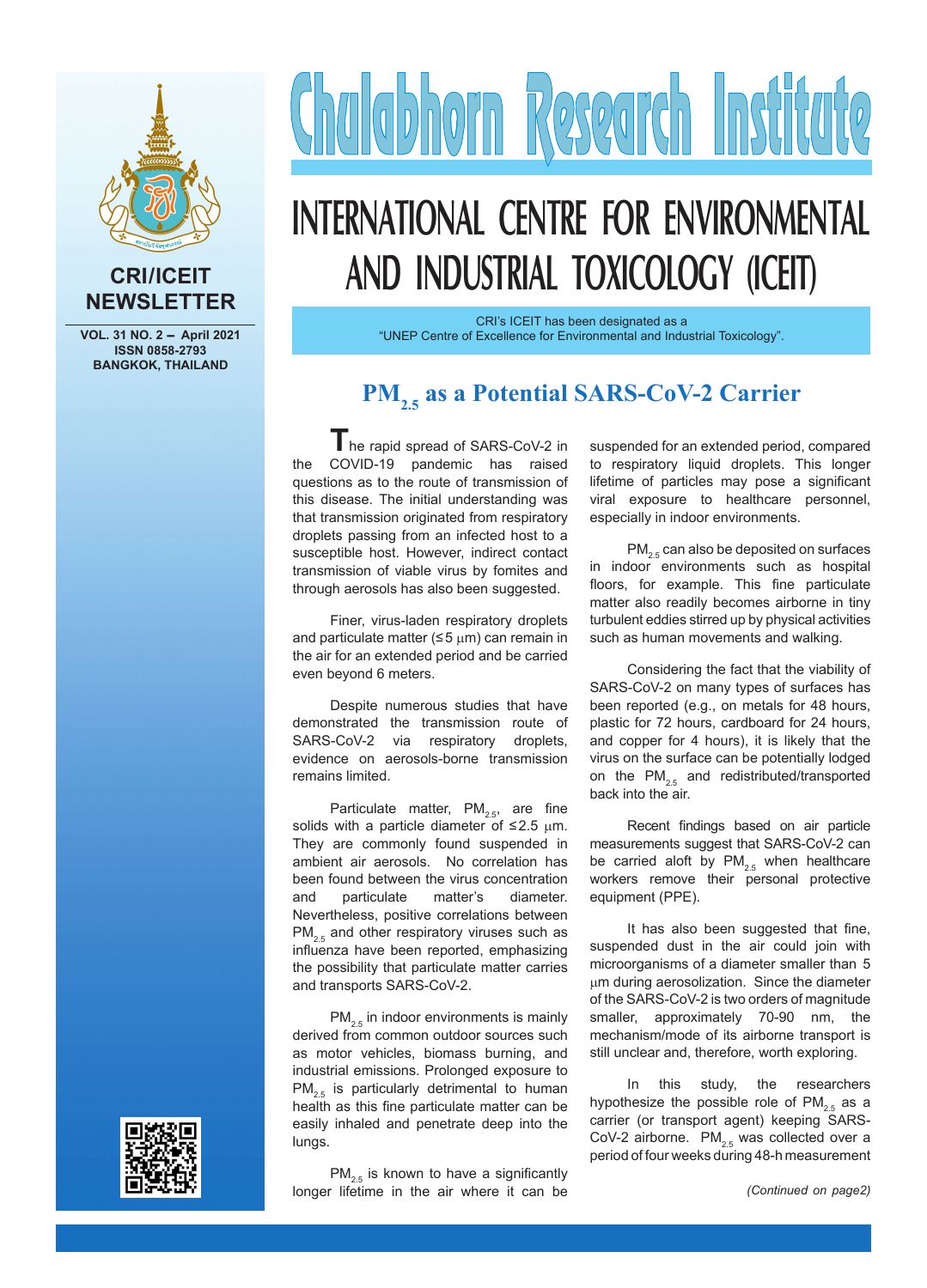#### *PM<sub>2</sub>*, as a Potential SARS-CoV-2 Carrier

*(Continued from page 1)*

intervals from four separate hospital wards containing different infected clusters in a teaching hospital in Kuala Lumpur, Malaysia.

The results indicated the highest SARS-CoV-2 RNA on  $PM_{2.5}$  in the ward with a number of occupants.

There is a link between the virusladen  $PM_{2.5}$  and the ward's design. The number of patients and their symptoms influence the number of airborne SARS-CoV-2 RNA with  $PM<sub>2.5</sub>$  in an enclosed environment.

The results clearly indicated that SARS-CoV-2 RNA was present within the sampling of ambient particles. Hence, it is crucial to determine whether these RNAs came from intact virus particles or were merely RNA from non-infectious virus particles. Thus, it was suggested that infectious virus be identified by culturing the virus residing on the  $PM_{2.5}$  in an appropriate cell culture.

This study could not show a direct link between the concentration of  $PM_{2.5}$ and SARS-CoV-2. However, the results did show that  $PM_{2.5}$  generated from

human activities in healthcare facilities can influence the presence of SARS-CoV-2 RNA in indoor environments.

Furthermore, the degree of viral shedding from symptomatic patients may influence the presence of SARS-CoV-2 RNA on  $PM_{2.5}$ . Therefore, all possible precautions against airborne transmission in indoor environments should be taken seriously.

*Source:* Scientific Reports. Vol. 11, Article 2508, January 2021.

## **Decreased Serum Bilirubin Levels in Children with Lead Poisoning**

 $C$ hildren are especially vulnerable to the toxicity of lead which is now affecting multiple systems..

Lead is a toxic heavy metal that is commonly used in daily necessities, such as paint, gasoline, water pipes, storage batteries, and many other products. Children are vulnerable to lead poisoning because their respiratory and digestive tracts have a higher absorption rate of lead, compared with adults.

Lead can delay growth and development, impair hearing, increase dental caries, and alter children's cognition and behavior after absorption. A total of 75% of absorbed lead is captured by the liver. The second most immediately impacted is the kidney.

Lead damages children in many ways. It impairs neurological development (e.g., behavioral changes, mental impairment, seizures, and coma), creates gastrointestinal issues (e.g., abdominal pain, constipation, nausea, and vomiting) and results in decreased growth in height and delayed sexual maturation.

Oxidative stress is the underlying mechanism of lead-induced organ injury. Lead is a redox-inactive metal. It shows its pro-oxidative activity by generating reactive oxygen species and depleting cellular antioxidant reserves. The prooxidative activity of lead results in irreversible neurological damage to children without proper treatment.

Therefore, monitoring the level of oxidative stress in children with lead poisoning is of great importance. Some available biochemical parameters, such as bilirubin, albumin, creatinine, and uric acid, are regarded as endogenous nonenzymatic antioxidants.

The present hospital-based, sexand age-controlled, paired study aimed to investigate antioxidant levels of biochemical components in children with lead poisoning.

The study analyzed clinical characteristics and measured serum levels of total protein, globulin, albumin, bilirubin, aspartate aminotransferase (AST), alanine aminotransferase (ALT), urea, and creatinine.

In the study, 78.9% of patients had neurological symptoms, and some were accompanied by gastrointestinal disorders or developmental retardation.

The results showed that albumin, bilirubin, urea, and creatinine levels were significantly lower and AST, total protein, and globulin levels were higher in children with lead poisoning than in controls.

In conclusion, lead interferes with the non-enzymatic antioxidant system in children, also uniquely showing a decrease in serum bilirubin levels.

Bilirubin is a metabolite of hemoglobin. The interactions between lead and hemoglobin metabolism are complex. Lead may increase bilirubin levels via induction of hemoglobin degradation. However, depletion of the hemoglobin pool may result in less synthesis of bilirubin.

In this study, the decrease in bilirubin levels was not affected by its source (hemoglobin); there was only a weak correlation between them. Therefore, insufficient hemopoiesis did not account for decreased direct bilirubin levels.

Additionally, the role of bilirubin in the body is complex. Bilirubin exerts toxic effects when present in excess, but it acts as a non-enzymatic antioxidant at the proper concentration. The researchers hypothesized that reduced bilirubin levels in children with lead poisoning are most likely due to decompensated depletion against oxidation caused by lead.

The possible association between lead toxicity and decreased serum bilirubin levels in children requires further investigation.

*Source:* Journal of International Medical Research, Vol. 49, Issue 2, Article 300060521990248, February 2021.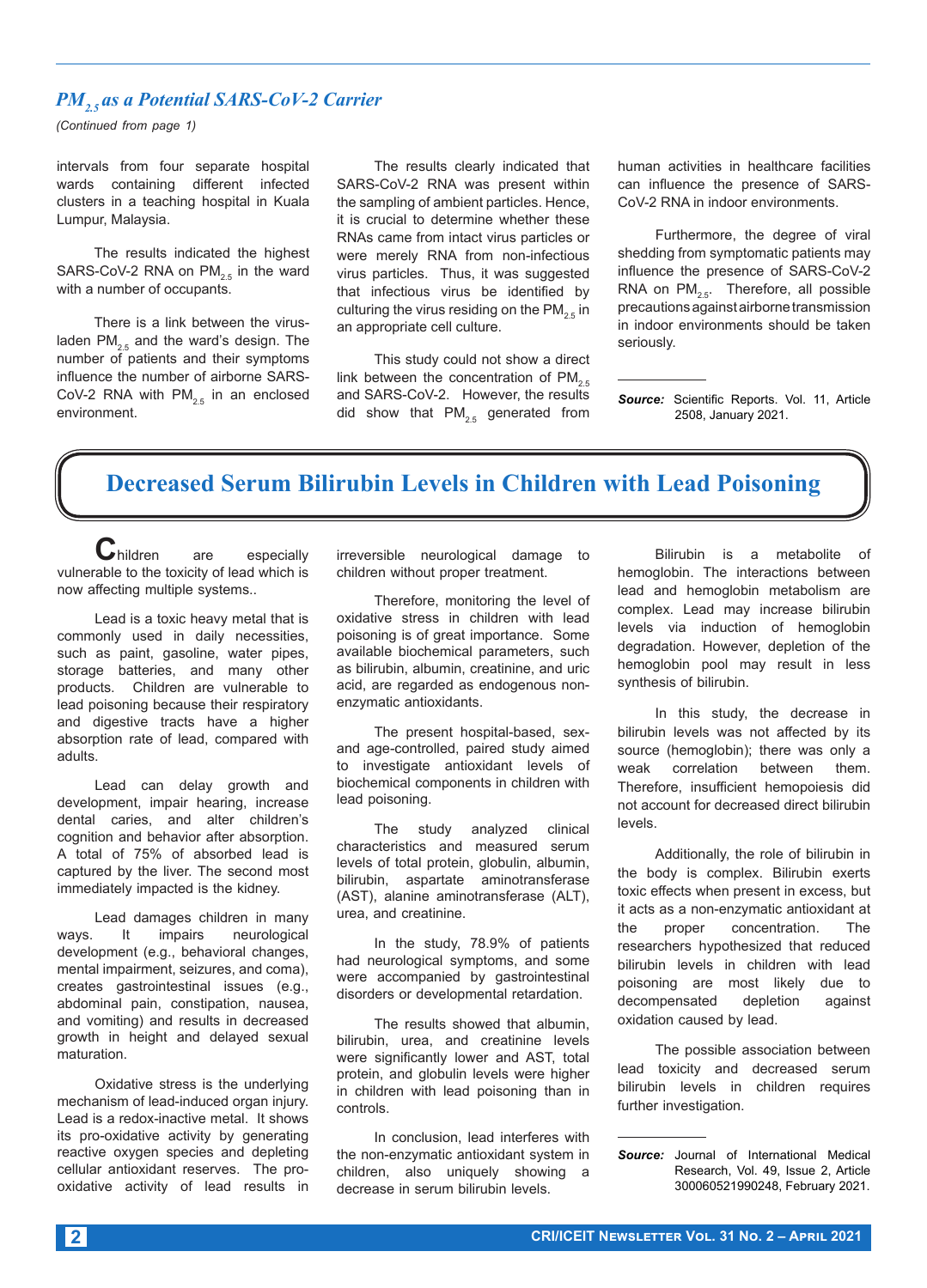# **Effects of Air Pollution on Dementia and Cognitive Function in Adult Population: The Epidemiological Evidence**

**D**ementia is arguably the most pressing public health challenge for our age. Its prevalence is strongly agerelated: doubling every 5-6 years over the age of 65. The number of people living with dementia worldwide is estimated at 50 million and is expected to reach 152 million by 2050.

Since there is as yet no cure, identifying risk factors that can be controlled has become paramount in attempts to reduce the personal, societal and economic burdens of dementia.

More recently, epidemiological studies have pointed to possible effects on the brain, such as decline of cognitive function and development of dementia, associated with exposure to air pollutants.

There are indirect mechanisms by which pollutants could potentially lead to brain injury, including damage to the vasculature, leading to cerebral ischaemia or extravasation of neurotoxic proteins such as fibrinogen. Brain injury could also be secondary to systemic inflammatory responses to air pollution.

There is great interest in reducing the risk of dementia by identifying preventable risk factors. Epidemiological evidence linking exposure to air pollutants with adverse effects on cognition and the development of dementia has expanded appreciably over the past 15 years.

This review of literature up to December 2019 critically examines the available epidemiological evidence of associations between exposure to ambient air pollutants, cognitive performance, acceleration of cognitive decline, risk of developing dementia and neuroimaging and neurological biomarker studies, following Bradford Hill guidelines for causality.

The evidence reviewed is consistent in reporting associations between chronic exposure to air pollution and reduced global cognition. The evidence is also consistent in reporting associations between air pollution and reduced performance in visuo-spatial abilities.

The findings are heterogeneous as regards to cognitive domains such as executive function, attention, memory, language and mild cognitive impairment.

Incidence of cognitive decline and dementia has also been consistently associated with exposure to air pollution. The strength of association reported in some studies suggests a potentially important impact on public health.

Neuro-imaging studies reported associations between exposure to air pollution and white matter volume reduction. Other reported effects include reduction in gray matter, larger ventricular volume, and smaller corpus callosum.

Findings related to ischemic (white matter hyperintensities/silent cerebral infarcts) and hemorrhagic (cerebral microbleeds) markers of cerebral small vessel disease have been mixed, as observations on hippocampal volume and air pollution.

The few studies available on neuro-inflammation tend to report associations with exposure to air pollution.

Several effect modifiers have been suggested in the literature. However, very few studies have analysed whether these factors act as effect modifiers, and results are heterogeneous. More replication studies are required to evaluate whether these factors are effect modifiers.

The available evidence, which has been reviewed with reference to Bradford Hill's features of causal associations, suggests that long-term exposure to air pollutants is associated with cognitive decline and with the risk of development of dementia.

Temporal misalignment (of putative causes and effects) could potentially affect the documentation of associations between exposure to air pollution and cognitive and neurological changes.

Most of the studies considered exposures representative in one to ten years prior to cognitive testing, dementia incidence or neuroimaging. However, exposures over one to ten years might not be representative of exposures over a longer term (e.g. 30 years), which may be more relevant to the effect under consideration.

Typical confounding factors have been accounted for the majority of the reviewed studies. Additional factors have also been controlled in some<br>individual studies. However, the individual studies. adjustment of these factors has been heterogeneously implemented.

A list of possible confounding factors, such as social interactions, physical activity, sleep deprivation and other features of urban living which none of the studies has controlled for, has been compiled.

Despite the efforts to adjust for confounding factors, residual confounding cannot be completely ruled out, especially since the factors affecting cognition and dementia are not yet fully understood.

However, the diversity of study designs, air pollutants, and endpoints examined precludes the attribution of these adverse effects to a single class of pollutant and makes meta-analysis inappropriate.

In conclusion, there is substantial epidemiological evidence to suggest a causal association between exposure to a range of air pollutants and a number of effects on the nervous system, including the acceleration of cognitive decline and the induction of dementia.

**Source:** Science of The Total Environment, Vol. 757, Article 143734, February 2021.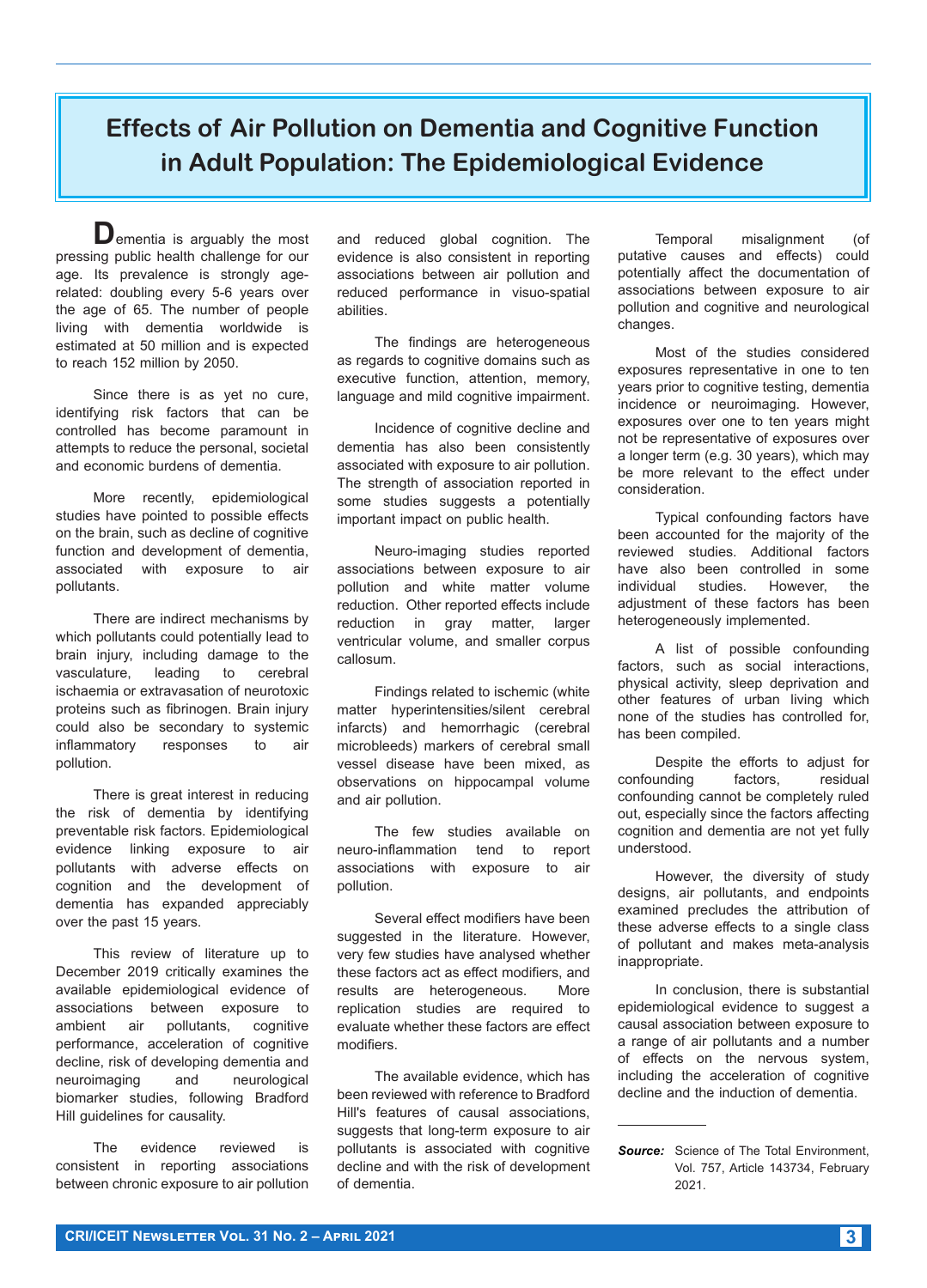#### **4 CRI/ICEIT Newsletter Vol. 31 No. 2 – April 2021**

#### **Serum Nickel and Craniosynostosis Risk: Evidence from Humans and Mice**

**H**eavy metal pollution is increasing in water, soil, and food in many parts of the world, especially in certain developing countries (including China).

Most epidemiological studies on metals to date have investigated single metal and disease outcomes. However, in the real-world environment, people are often exposed to a variety of metals.

Many recent studies have shown that mixed metal exposure affects human health, increasing the risk of atherosclerosis, hypercholesterolemia, type 2 diabetes, osteoporosis, cardiovascular mortality, and breast cancer.

However, there have been few studies on mixed metal exposure and adverse developmental outcomes, and no reported studies have linked metal exposure to craniosynostosis (CS).

Craniosynostosis (CS) is a congenital birth defect in which the bones in an infant's skull join early. Such abnormal and non-physiological suture fusion is considered an adverse developmental outcome because the premature fusion of one or more cranial sutures can lead to skull deformity and facial asymmetry. It is estimated that the prevalence of CS worldwide is 1/2500.

Furthermore, if left untreated, CS can lead to serious complications, including increased intracranial pressure (ICP); delays in reaching language, cognitive, social, or motor skill milestones; facial malformation; sensory deficit; neurological dysfunction affecting the eyes; psychological disorders; fractured ventricular syndrome; and bleeding.

To date, the aetiology of CS remains unclear. Previous studies have found that genetic factors (such as fibroblast growth factor receptor [FGFR] mutation) and environmental exposure, including maternal smoking, drinking, thyroid disease, and antidepressant and antiepileptic drug use, may be predisposing factors for CS.

The purpose of this study is to

investigate the association between metal exposure and the risk of CS by conducting epidemiological and experimental studies.

A total of 6 metals (chromium [Cr], nickel [Ni], tin [Sn], arsenic [As], thallium [Tl], and lead [Pb]) in serum were analyzed in a case control study to first evaluate whether an association exists between exposure to multiple metals and CS occurrence.

The metal with the strongest association in the population with regard to inducing CS-like phenotypes was investigated in a mouse model. *In vitro*  cell experiments were performed to observe the possible mechanism of metal-induced CS.

This study will provide new conceptual guidance for the study of metal toxicity and will offer new ideas for the prevention of CS in humans in the future.

Bayesian kernel machine regression (BKMR) models were used to account for joint metal effects. Multiple logistic regression analysis was used to explore the association between metal concentration and CS occurrence, with adjustment for potential confounders.

In this study, the results showed that increased levels of mixed metals were associated with an increased risk of CS. The results of single metal analyses also suggested that elevated serum Ni concentrations increased the risk of CS.

Furthermore, the width of the sagittal suture decreased in mice exposed to Ni, similar to the phenomenon of CS, and mineralized nodules in cranial sections increased in a dose-dependent manner. After Ni exposure, osteoblasts showed dose-dependent increases in the gene and protein expression levels of osteocalcin.

Findings from the study highlight the association of Ni with CS and emphasize the importance of assessing the effects of chemical mixtures on health outcomes using multiple statistical

methods and experiments in mice and cell lines.

The purpose of this study was to assess the relationship between exposure to a mixture of metals and CS risk. BKMR analysis showed the nonlinear exposure response effect of each chemical, the interaction between mixtures and the overall effect.

The risk of CS increased as exposure to mixed metals increased. According to the BKMR model, Ni, Sn and Cr appear to be the greatest contributors.

Currently, no study has analysed the association between mixed metal exposure and CS risk. Additional research is needed to verify the results.

The researchers carried out experiments in mice and observed early closure of mouse cranial sutures caused by Ni treatment. The results showed that Ni can cause the occurrence of CS in mice and that the classic genetic marker of osteogenic differentiation (OCN) increased in a dose-dependent manner in cell lines.

These results may provide a basis for determining internal exposure limits associated with adverse effects of Ni. Previous studies have found that Ni is toxic and that occupational exposure to Ni has impacts on human health.

Additionally, the Environmental Protection Agency (EPA) recommends that drinking water levels for Ni should not be more than 0.1 mg/L. However, there are recently no regulations or recommendations to regulate the concentration of Ni in the human body.

Metal imported from the external environment to the blood undergoes gastrointestinal digestion and liver metabolism. Hence, the concentration of metals in the blood can better reflect the level of internal exposure in the human body.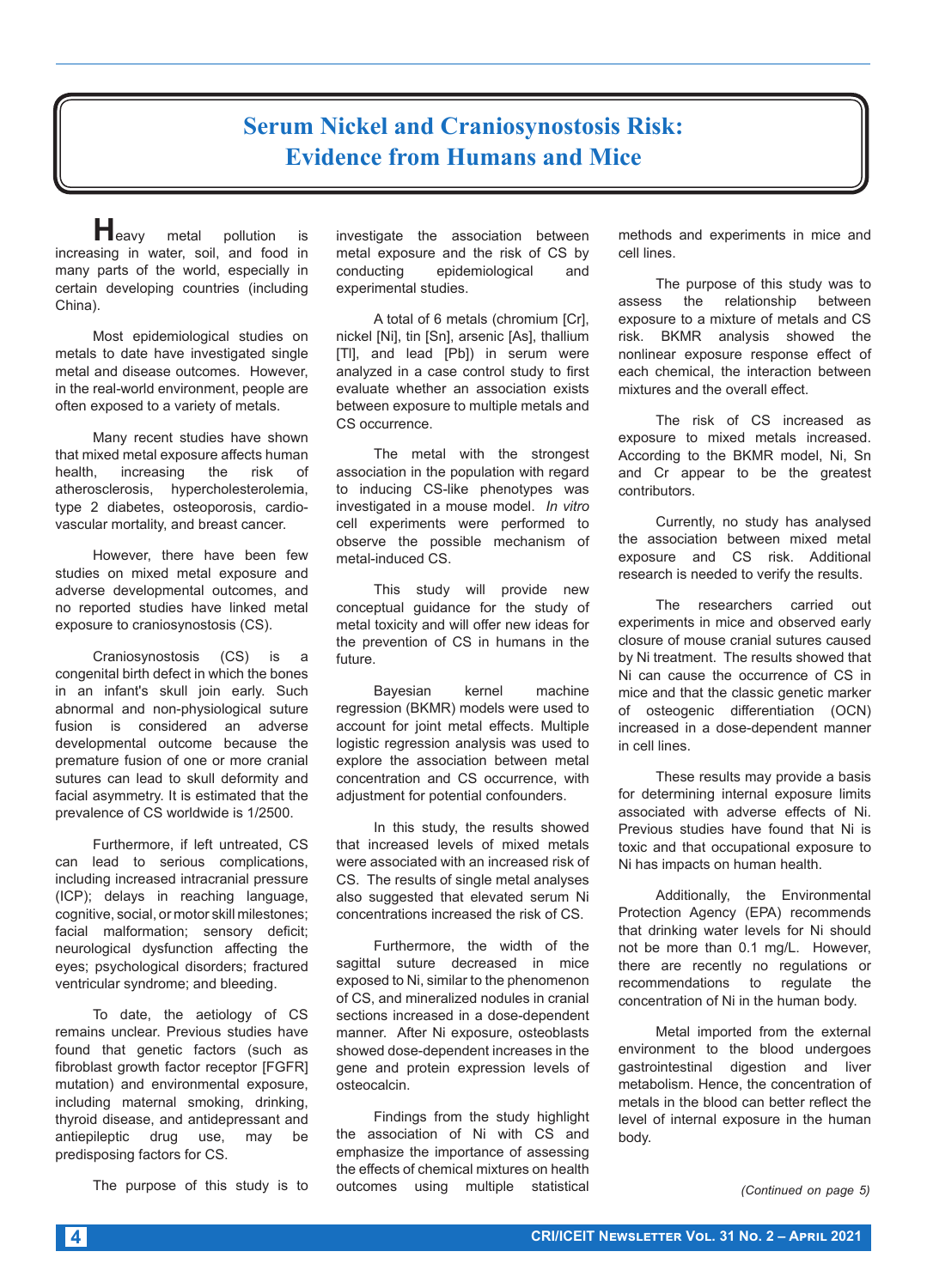**Co-exposure to PCB126 and PFOS Increases Biomarkers Associated with Cardiovascular Disease Risk and Liver Injury in Mice**

**P**olychlorinated biphenyl (PCB) 126 and perfluorooctane sulfonic acid (PFOS) are halogenated organic pollutants of high concern. Exposure to these chemicals is ubiquitous, and can lead to potentially synergistic adverse effects in individuals exposed to both classes of chemicals.

Although the production of PCB126 and PFOS has been banned in many countries and worldwide, and human exposure levels have continued to decline, these chemicals are still detectable in many individuals.

Ingestion of contaminated food and drinking water is the main route of exposure to both PCB126 and PFOS in the general population. Both chemicals are readily absorbed and poorly eliminated from humans and rodents.

The half-life of PCB126 is approximately 17 days in rodents and 4.5 years in humans. The half-lives of PFOS range from days in mice (30-42 days) to years in humans (4.0-5.8 years).

However, little is known about how these two classes of environmental pollutants might interact to impact human health.

The present study was designed to identify possible interactions between PCB126 and PFOS that might promote acute changes in inflammatory pathways associated with cardiovascular disease and liver injury.

Male C57BL/6 mice were exposed to vehicle, PCB126, PFOS, or a mixture of both pollutants. Plasma and liver samples were collected at 48 h after exposure. Changes in the expression of hepatic genes involved in oxidative stress, inflammation, and atherosclerosis were investigated.

The study demonstrated the additive synergistic effects of PCB126 and PFOS on hepatic expression of redox, inflammation, and atherogenic genes, including Nqo1, Icam1 and PAI1.

Additionally, exposure to mixtures significantly induced circulating levels of PAI1 protein, a biomarker for cardiovascular disease risk. Furthermore, mice exposed to these mixtures developed liver injuries.

Lipidomic analysis revealed that co-exposure to the mixture enhanced hepatic lipid accumulation and elevated levels of oxidized phospholipids. If translatable to humans, these effects might result in liver injury and increased risk of cardiovascular disease.

Taken together, the results suggest that co-exposure to PCB126 and PFOS could promote redox stress and further enhance the production of oxidized phospholipids (OxPLs), which can potentially lead to the observed<br>uprequlation of antioxidant and upregulation of antioxidant and atherogenic gene/protein expression profile.

We hypothesize that the higher levels of OxPLs induced by the PCB126 and PFOS mixture could also contribute to increased inflammation and the development of cardiometabolic disease.

While this is an acute study, using a high dose of PFOS and looking at short term effects of interactions between two different pollutant classes, it is also important to consider doses relevant to human exposure and to address additional factors such as diet and longer duration of exposures, all of which can modify toxicity outcomes.

In summary, this study shows that acute co-exposure to PCB126 and PFOS in mice results in liver injury and increased cardiovascular disease risk.

Future studies involving high fat diet, chronic co-exposure, and a dose related with human exposure will be useful to better understand the mechanistic outcomes of PCB126 and PFOS mixture effects on the livercardiovascular axis and subsequent metabolic alterations.

The study provides new evidence that pollutant mixtures can induce a toxicity profile that is distinct from individual pollutant exposure, thereby<br>underlining the importance of underlining the importance of investigating effects of mixtures of chemicals or pollutants in risk assessment and biomonitoring experimental settings.

*Source:* Toxicology and Applied Pharmacology, Vol. 409, Article 115301, December 2020.

#### *Serum Nickel and Craniosynostosis Risk: Evidence from Humans and Mice*

*(Continued from page 4)*

The Centers for Disease Control (CDC) of the United States has recommended that levels of Pb and other metals, when greater than  $5 \mu g/dL$  in children's blood should be considered to have damaging effects on health.

The results are similar to previous reports which have suggested that non occupational exposure to Ni may be toxic to child development. Together, these findings may provide a basis for formulation of government regulations or policies.

However, additional studies are needed to demonstrate the threshold values or cut off points for developmental toxicity and other harmful effects of Ni concentrations in the blood.

This study is the first to provide evidence associating increased serum Ni with an increased risk of CS. Early life exposure to Ni promotes osteogenesis during skull growth, which may contribute to the development of CS.

*Source:* Environment International, Vol. 146, Article 106289, January 2021.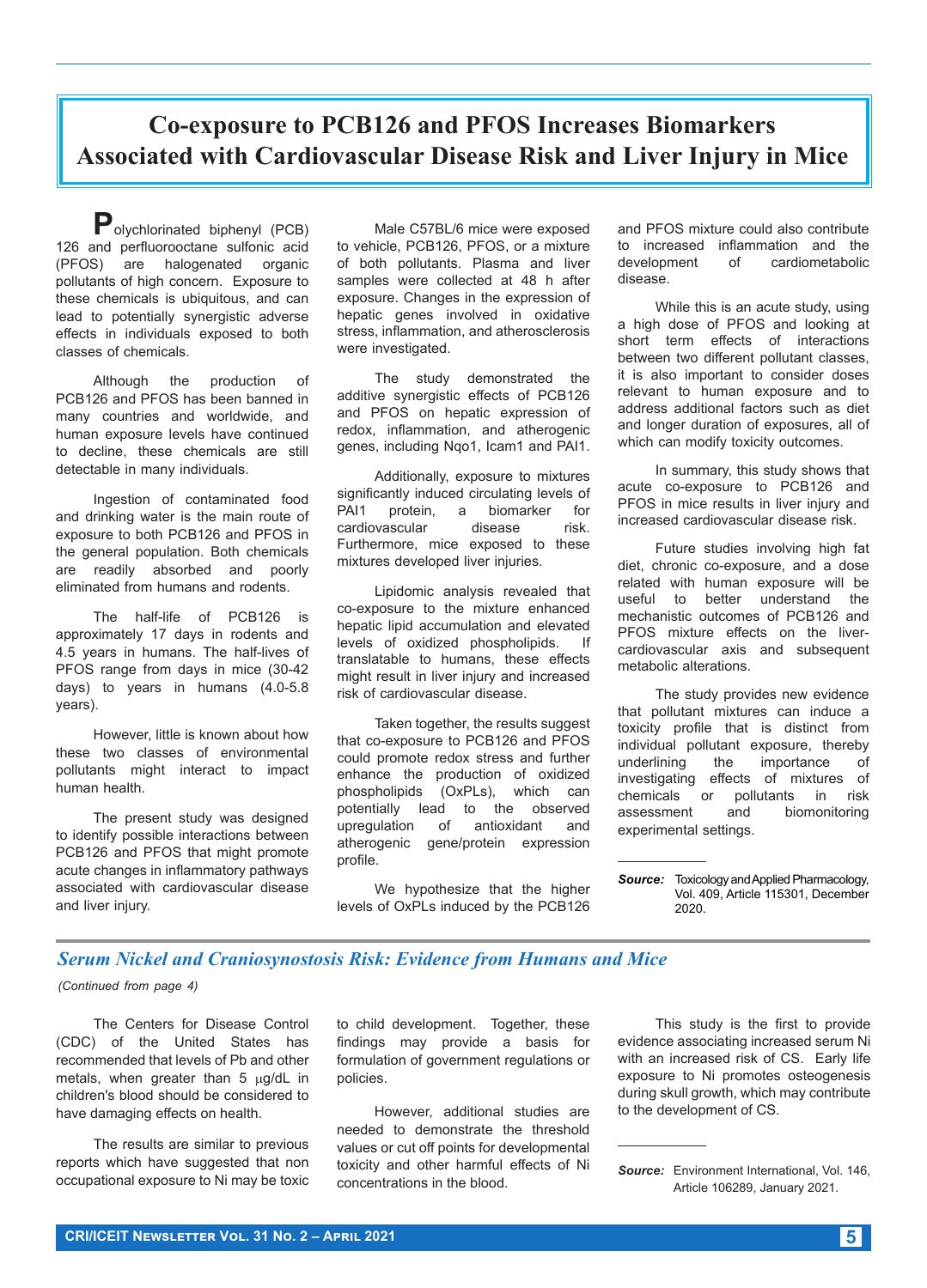#### **U.S. EPA: The New Lead and Copper Rule**

**O**n December 22, 2020, the United States Environmental Protection Agency (U.S. EPA) announced the first major update to the agency's Lead and Copper Rule (LCR) in nearly 30 years. This historic action strengthened every aspect of the LCR and accelerated actions that reduce lead in drinking water to better protect children from lead exposure.

This new Lead and Copper Rule will better protect children and families in the U.S. from exposure to lead in drinking water. For the first time in nearly thirty years, this action incorporates best practices and strengthens every aspect of the rule, including closing loopholes, accelerating the real world pace of lead service line replacement, and ensuring that lead pipes will be replaced in their entirety.

In older homes and buildings, lead can leach from service lines, solder, and fixtures into tap water and become a significant source of lead exposure. In children, lead exposure can cause irreversible and life-long health effects, including decreasing IQ, focus, and academic achievement.

The U.S. EPA has made tremendous progress in lowering children's blood lead levels by phasing lead out of gasoline, banning lead paint, and implementing the old LCR. The old rule included deficiencies that have been corrected by EPA's new Lead and Copper Rule.

For example, the old rule created so many loopholes that since 1991, over nearly 30 years, only 1 percent of utilities actually replaced lead pipes as a result of an action level exceedance.

The old LCR also allowed up to 48 months to pass in small U.S. towns before corrosion control was in place after a water system exceed was found to the action level (15 ppb). It also failed to require all systems to test for lead in drinking water in their elementary schools or child care facilities.

The EPA's new Lead and Copper Rule better protects children and communities from the risks of lead exposure by testing drinking water at elementary schools and child care facilities, removing lead from U.S. citizens' drinking water, and empowering communities through information. Improvements under the new rule include:

• Using science-based testing to better locate elevated levels of lead in drinking water.

• Establishing a trigger level (10 ppb) to jumpstart mitigation earlier and in more communities.

• Driving more complete lead service line replacements.

• For the first time, requiring testing in elementary schools and child care facilities.

• Requiring water systems to identify and make public the locations of lead service lines.

For more information on the new Lead and Copper Rule, visit: https://www. epa.gov/ground-water-and-drinkingwater/final-revisions-lead-and-copperrule.

*Source:* U.S. EPA. The New Lead and Copper Rule, December 22, 2020.

### **Long-Term Exposure to Outdoor Black Carbon and Carcinogenicity of Air Pollution**

**B**lack carbon (BC), a component of fine particulate matter [particles with an aerodynamic diameter ≤2.5 μm  $(PM_{2.5})$ ], comes from incomplete combustion processes, mainly from anthropogenic sources such as fossil fuel or biomass burning.

Strong evidence over recent decades has led to the classification of outdoor air pollution and  $PM_{2.5}$  as carcinogenic (IARC, 2016). Yet the separate effects of each  $PM_{2.5}$  component (sulfates, nitrate, ammonium, organics, metals, etc.) have rarely been quantified.

Studies are accumulating which link exposure to BC with increased morbidity and mortality, including lung cancer mortality, lower lung function and slower cognitive development in children, increased bone loss, and decreased

cognitive functions in the elderly.

BC may contribute to the carcinogenic effects of air pollution. Although evidence has accumulated as to the toxicity of BC, there has been little evidence about the effects of chronic low-level exposure on cancer risk.

This study aimed to estimate the<br>
iations between long-term associations exposure to BC and risk of cancer in the population-based French Gazel cohort with a 26 year follow-up.

In the Gazel cohort of a predominantly male population of French adults who were employees of the national gas and energy company, longterm BC exposure was positively associated with incident all-site cancer and lung cancer, based on singlepollutant models of cumulative exposure, and on models of BC residuals used to estimate the effect of BC as a  $PM_{2.5}$ constituent, while holding the effect of total  $PM_{25}$  constant.

The Gazel cohort provides a large and well characterized study population with many variables collected throughout the follow-up.

The findings suggest that BC may partly explain the association between<br>PM<sub>es</sub> and lung cancer. Additional  $PM<sub>2.5</sub>$  and lung cancer. studies are needed to further disentangle the effects of BC, total PM<sub>2.5</sub>, and other constituents.

*Source:* Environmental Health Perspectives, Vol. 129, No. 3, Article EHP8719, March 2021.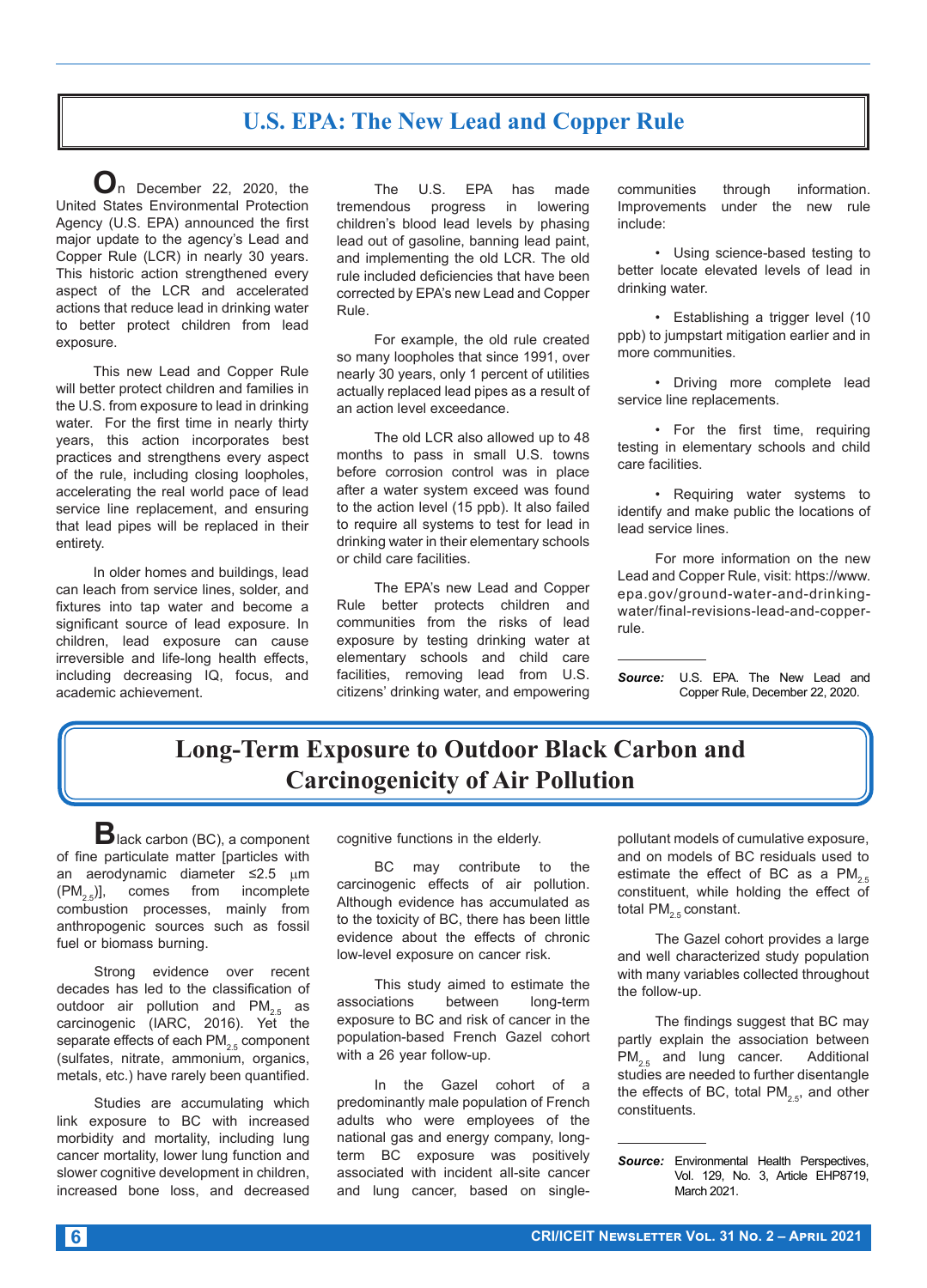#### **The Toxic Truth: Children's Exposure to Lead Pollution Undermines A Generation of Future Potential**

*The joint report "The Toxic Truth: Children's exposure to lead pollution undermines a generation of potential" by UNICEF and Pure Earth, notes that lead is a potent neurotoxicant that causes irreparable harm to children's brains.*

**A**round 1 in 3 children, up to 800 million globally, have blood lead levels at or above 5 micrograms per decilitre (mg/dL), a level that the World Health Organization and the United States Centers for Disease Control and Prevention have stated requires global and regional interventions.

Lead is particularly destructive to babies and children under the age of 5 as it damages their brain before they have had the opportunity to fully develop, causing them lifelong neurological, cognitive and physical impairment.

Childhood lead exposure has also been linked to mental health and behavioral problems and an increase in crime and violence. Older children suffer severe consequences, including increased risk of kidney damage and cardiovascular diseases in later life.

Childhood lead exposure is estimated to cost lower- and middleincome countries almost USD \$1 trillion due to lost economic potential of these children over their lifetime.

Informal and substandard recycling of lead-acid batteries is a leading contributor to lead poisoning in children living in low and middle-income countries.

Other sources of childhood lead exposure include lead in water from the use of leaded pipes; lead from active industry, such as mining and battery recycling; lead-based paint and pigments; leaded gasoline; lead solder in food cans; and lead in spices, cosmetics, ayurvedic medicines, toys and other consumer products.

Parents whose occupations involve working with lead often bring contaminated dust home on their clothes, hair, hands and shoes, thus inadvertently exposing their children to the toxic element.



**The Toxic Truth: Children's Exposure to Lead Pollution Undermines a Generation of Future Potential** 

While blood lead levels have declined dramatically in most highincome countries since the phase-out of leaded gasoline and most lead-based paints, blood lead levels for children in low- and middle-income countries have remained elevated and, in many cases, dangerously high even a decade after the global phase-out of leaded gasolines.

The report features five country case studies where lead pollution and other toxic heavy metal waste have affected children. These are Kathgora, Bangladesh; Tbilisi, Georgia; Agbogbloshie, Ghana; Pesarean, Indonesia; and Morelos State, Mexico.

It is clear from evidence compiled that lead poisoning is a much greater threat to the health of children than previously understood. Although much more research needs to be conducted, enough data have recently emerged for decisive action to begin, and it must begin now.

Global and regional action includes creating global standard units of measure to verify the results of pollution intervention on public health, the environment and local economies; building an international registry of anonymous results of blood lead level studies; and creating international standards and norms around recycling and transportation of used lead acid batteries.

For more information, please visit: https://www.unicef.org/reports/toxictruth-childrens-exposure-to-leadpollution-2020

*Source:* UNICEF and Pure Earth. The Toxic Truth. July 2020.